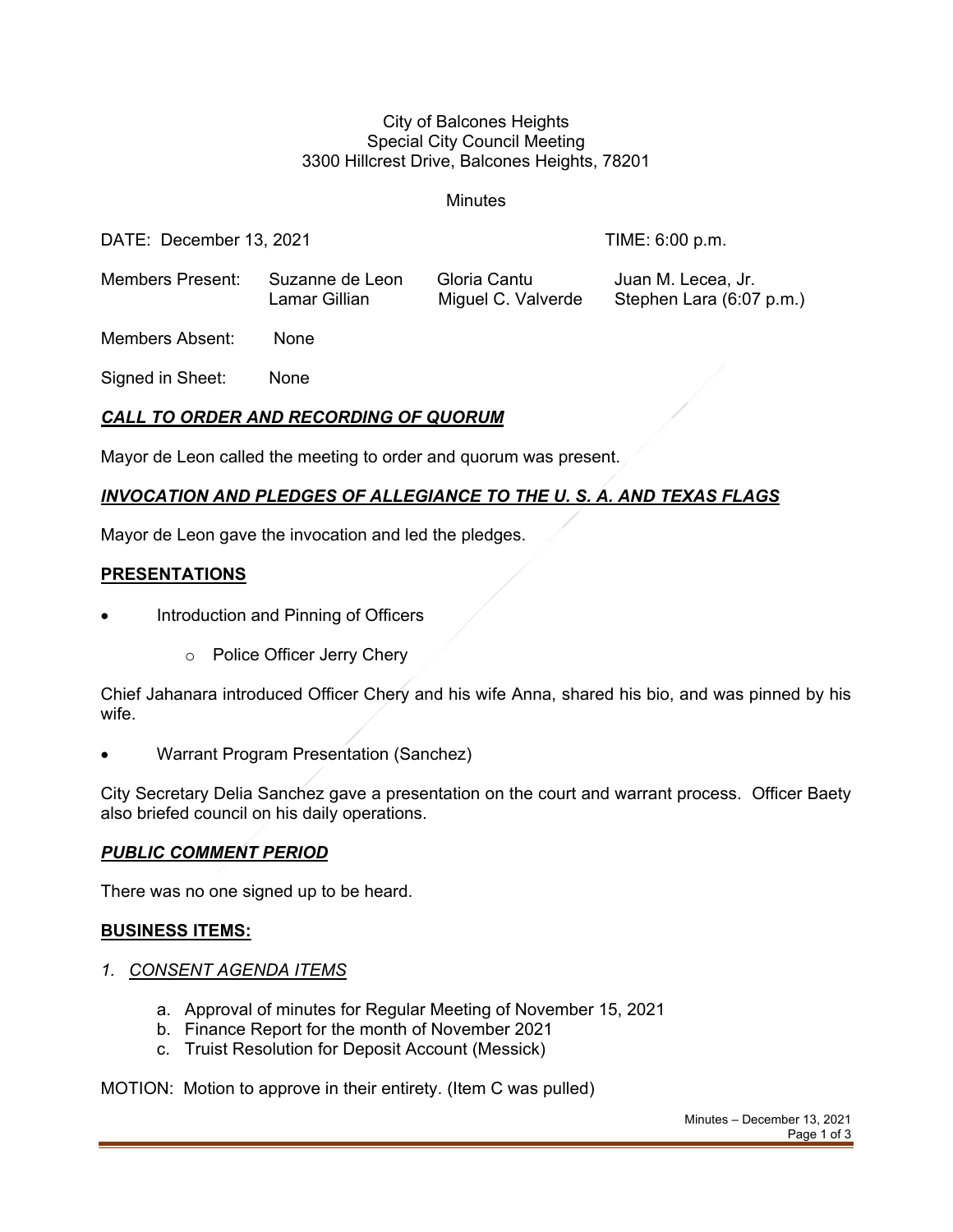Motion by: Lamar Gillian Seconded: Gloria Cantu 5/0/0 PASSED

2. Discussion and possible **ACTION** regarding the properties owned by the city located at 201 and 203 Altgelt Ave. (Nastasi/Thelen)

Council was briefed by Director of Economic Development Lorenzo Nastasi and Director of Community Development Janet Thelen regarding the two properties owned by the city on Altgelt Ave. and future use.

Question and answer period was had and no action was taken.

- 3. Strategic Plan Update. (Nastasi/Thelen)
	- Reboot strategic plan
	- Transformational Redevelopment
- 4. Economic Development Report. (Nastasi)
	- EDC Meeting
		- o Clay Binford's agreement clarification needed
		- o Plan moving forward for space B-61
		- o Branding
- 5. Finance Committee Update. (Gillian)
	- Revenues and Expenses not totally reported yet
	- Finance Committee Meeting January 2022
- 6. Department Reports and Q&A (Police Department, Fire Department, Community Development, Finance, and Economic Development & Public Affairs*)*

Brief updates were given by the department heads

#### *ANNOUNCEMENTS AND REQUESTS:*

- 7. Announcements by City Administrator
	- Thank you Audit field work time
	- COSA and boundaries
	- Vacancies on BOA
	- Length of Service Awards Jan.  $28<sup>th</sup>$
	- Holidays
	- Neighborhood Watch Program
	- Thank you Christmas Jazz Festival
	- Black Rifle Coffee
	- Special Meeting on Friday
- 8. Announcements by Mayor and Council Members